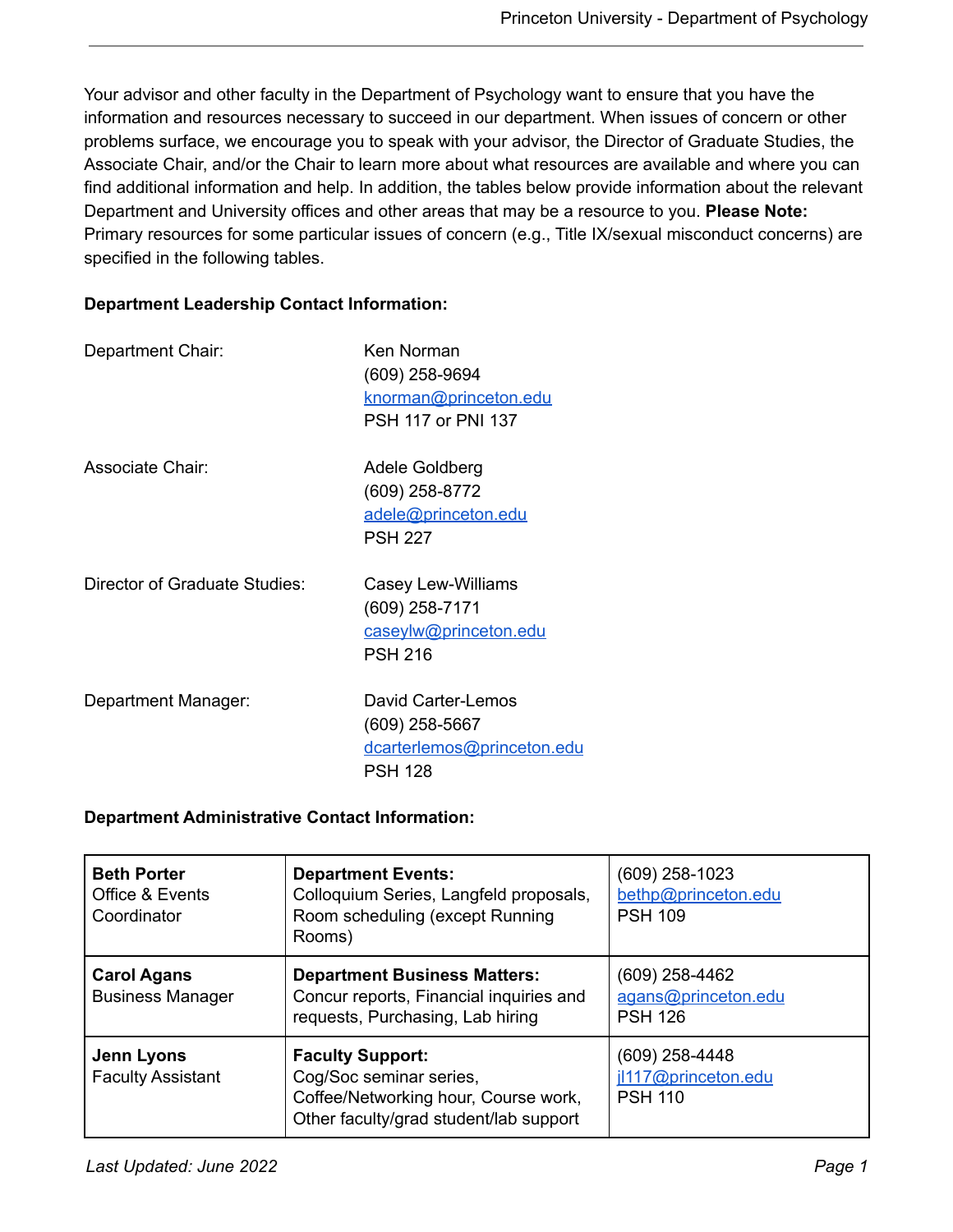| <b>David Carter-Lemos</b><br>Department Manager                      | <b>Department Administrative</b><br><b>Management:</b><br>Department procedures, guidelines, and<br>policies, Administrative staff, General<br>inquiries, Problem resolution                                                                      | $(609)$ 258-5667<br>dcarterlemos@princeton.edu<br><b>PSH 128</b>                                                      |
|----------------------------------------------------------------------|---------------------------------------------------------------------------------------------------------------------------------------------------------------------------------------------------------------------------------------------------|-----------------------------------------------------------------------------------------------------------------------|
| <b>Gary Drozd</b><br><b>Building Manager</b>                         | <b>Building and Facilities Management:</b><br>All building matters including problem<br>reporting and requests                                                                                                                                    | (609) 258-7476<br>psybuilding@princeton.edu<br>or gdrozd@princeton.edu<br><b>PSH 124</b>                              |
| <b>RoseMarie Stevenson</b><br><b>Human Subjects</b><br>Administrator | <b>Subject Pool Matters:</b><br>Course credit and paid experiment<br>subject pools, Researcher and<br>participant approval, Training, Problem<br>resolution, Human subjects resources,<br>IRB liaison, School liaison, Running<br>Room scheduling | (609) 258-6267<br>rosemari@princeton.edu<br><b>PSH 106</b>                                                            |
| <b>Jill Ray</b><br>Graduate Program<br>Manager                       | <b>Graduate Student Program:</b><br>Course scheduling, AI assignments,<br>Funding (stipend and tuition), Program<br>requirements, Room scheduling<br>(Graduate courses and course<br>precepts/labs; except Running Rooms)                         | (609) 258-5289<br>psygrad@princeton.edu or<br>jfray@princeton.edu<br><b>PSH 105</b>                                   |
| <b>Tina McCoy</b><br><b>Faculty Assistant</b>                        | <b>Faculty Support:</b><br>Expense reports, Faculty/lab purchasing<br>assistance, General finance inquiries,<br>Faculty/Research staff mailboxes, Other<br>faculty/grad student/lab support                                                       | (609) 258-4442<br>tmmccoy@princeton.edu<br><b>PSH 110</b>                                                             |
| <b>Tingting Zhao</b><br><b>Grants Manager</b>                        | (609) 258-9412<br><b>Psychology Grant Matters:</b><br>All pre- and post-award activities for<br>tingting.zhao@princeton.edu<br>Psychology grant submissions,<br><b>PSH 127</b><br>Projections, Grant expenditure review<br>and approval           |                                                                                                                       |
| <b>Todd Antonakos</b><br>Loading Dock Attendant                      | <b>Loading Dock Matters:</b><br>Package and mail receipt and delivery,<br>Building and room access (card and<br>key), Capital equipment custodian                                                                                                 | (609) 258-8821 [office]<br>or (609) 613-0701 [mobile]<br>psybuilding@princeton.edu or<br>tga@princeton.edu<br>PNI C44 |
| <b>Computing Support</b>                                             | <b>All IT-related Matters</b>                                                                                                                                                                                                                     | psyhelp@princeton.edu<br>PNI C31A                                                                                     |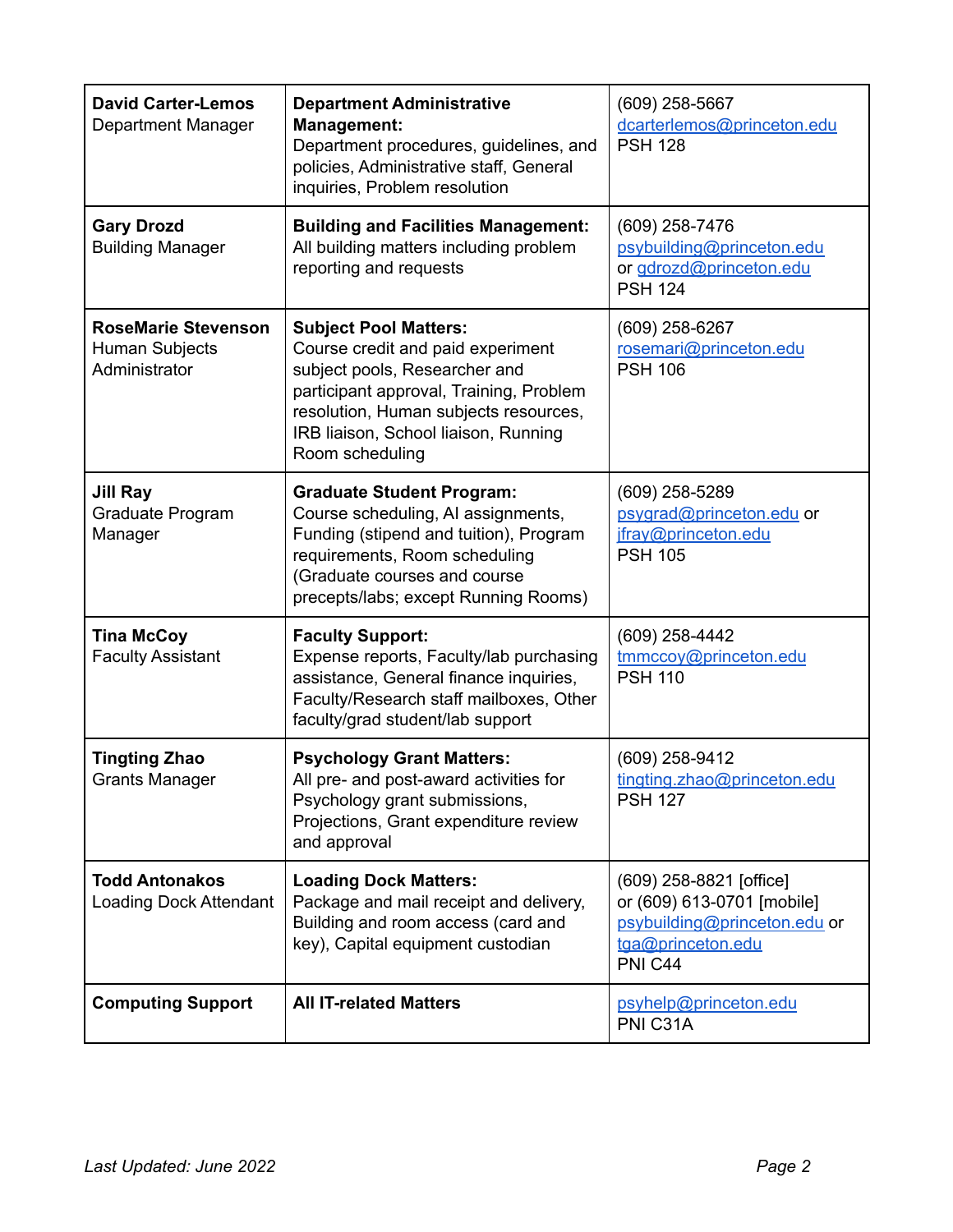## **Student/Postdoc Concerns:**

| <b>Student/Postdoc Concern</b>                            | <b>Resources and Information</b>                                                                                             |
|-----------------------------------------------------------|------------------------------------------------------------------------------------------------------------------------------|
| Academic Progress/Course<br>Concerns                      | Casey Lew-Williams, Director of Graduate Studies                                                                             |
|                                                           | Jill Ray, Graduate Program Manager                                                                                           |
|                                                           | Academic Affairs, Graduate School<br>(609) 258-3168                                                                          |
| <b>Personal and Mental Health</b><br>Concerns             | Student Life, Graduate School<br>(609) 258-9429                                                                              |
|                                                           | <b>Health and Wellness - Graduate School</b>                                                                                 |
|                                                           | <b>Short-Term Contingency Loans - Graduate School</b>                                                                        |
|                                                           | <b>Counseling and Psychological Services</b><br>(609) 258-3285<br>(609) 258-3138 for emergencies                             |
|                                                           | <b>Mind-Body Programs - University Health Services</b>                                                                       |
|                                                           | <b>Group Counseling &amp; Support- University Health Services</b>                                                            |
|                                                           | <b>Exclusive Provider Network (EPN) for Mental/Behavioral Health -</b><br><b>University Health Services</b>                  |
| Non-Emergency Medical Issues                              | <b>University Health Services</b><br>(609) 258-3141                                                                          |
| <b>Safety Concerns</b>                                    | <b>Public Safety</b><br>(609) 258-1000<br>(609) 258-3333 for emergencies<br>911 for emergencies                              |
| <b>Issues Concerning Bias or</b><br><b>Discrimination</b> | Diversity and Inclusion, Graduate School<br>(609) 258-9637                                                                   |
|                                                           | Director, Institutional Equity and Equal Employment Opportunity<br><b>Cheri Burgess</b><br>205 Nassau Hall<br>(609) 258-8504 |
|                                                           | <b>Inclusive Princeton</b>                                                                                                   |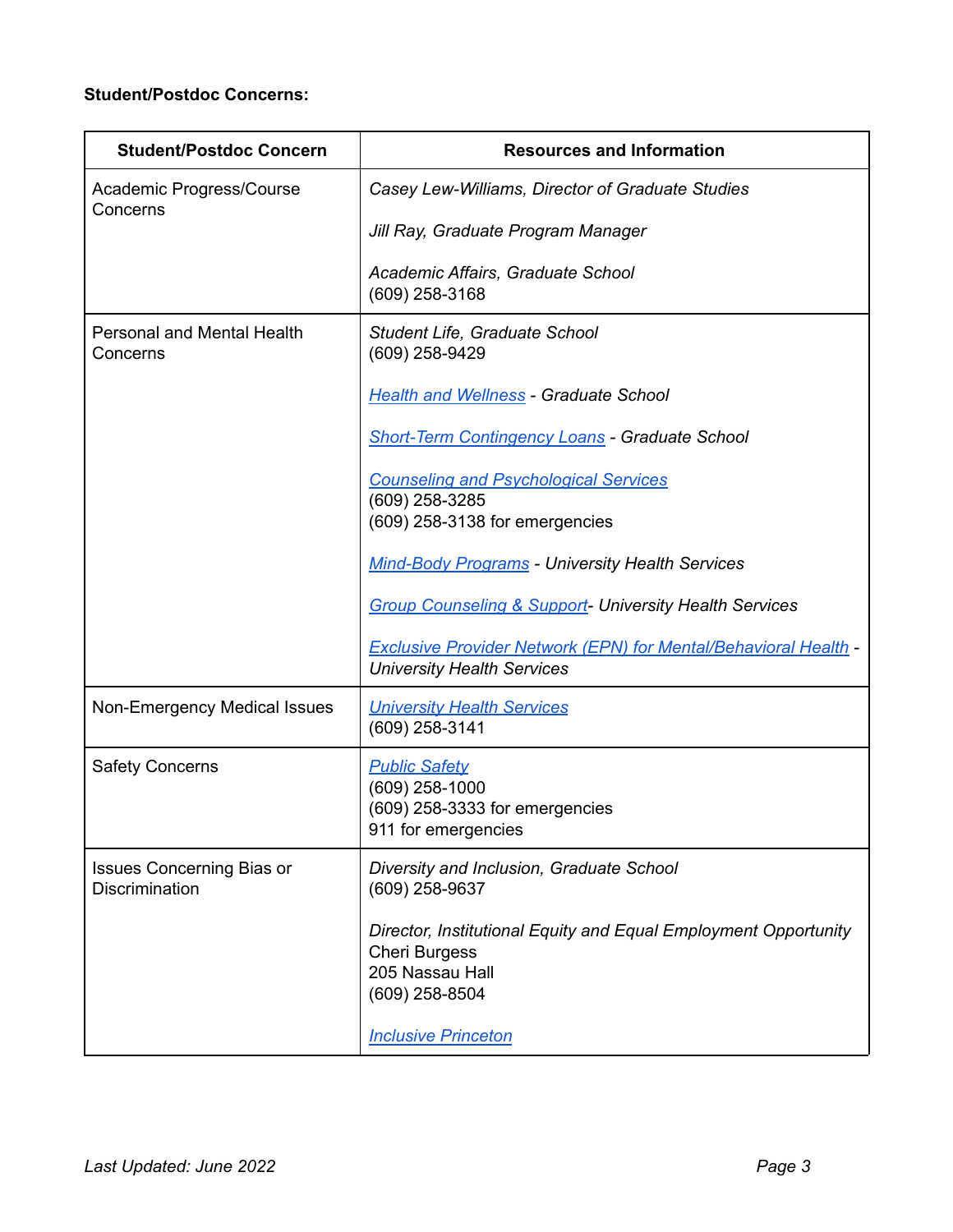| <b>Title IX/Sexual Misconduct</b><br><b>Concerns</b> | <b>Confidential Resources:</b>                                                                                                                    |  |
|------------------------------------------------------|---------------------------------------------------------------------------------------------------------------------------------------------------|--|
|                                                      | <b>Sexual Harassment/Assault Advising, Resources &amp; Education</b>                                                                              |  |
|                                                      | (SHARE) Office                                                                                                                                    |  |
|                                                      | (609) 258-3310                                                                                                                                    |  |
| <b>Anonymous Reporting:</b>                          | share@princeton.edu                                                                                                                               |  |
| <b>EthicsPoint Hotline</b>                           | <b>University Health Services Counseling Center</b>                                                                                               |  |
| (866) 478-9804 or<br>oac.princeton.edu/compliance/   | (609) 258-3139                                                                                                                                    |  |
| hotline                                              | <b>Ombuds Office</b>                                                                                                                              |  |
|                                                      | (609) 258-1775                                                                                                                                    |  |
|                                                      | ombuds@princeton.edu                                                                                                                              |  |
|                                                      | <b>Office of Religious Life Chaplains</b><br>(609) 258-3047                                                                                       |  |
|                                                      |                                                                                                                                                   |  |
|                                                      | <b>Womanspace</b> (off-campus)                                                                                                                    |  |
|                                                      | (609) 394-9000                                                                                                                                    |  |
|                                                      | <b>NON-Confidential Resources:</b>                                                                                                                |  |
|                                                      | Faculty Advisor, Director of Graduate Studies, Associate Chair,<br>Chair, Department Manager, or any other faculty or staff member.               |  |
|                                                      | <b>Title IX Coordinator</b>                                                                                                                       |  |
|                                                      | <b>Michele Minter</b>                                                                                                                             |  |
|                                                      | 205 Nassau Hall                                                                                                                                   |  |
|                                                      | $(609)$ 258-6110                                                                                                                                  |  |
|                                                      | mminter@princeton.edu                                                                                                                             |  |
|                                                      | Deputy Dean of the Faculty                                                                                                                        |  |
|                                                      | Toni Turano                                                                                                                                       |  |
|                                                      | 7 Nassau Hall<br>(609) 258-3024                                                                                                                   |  |
|                                                      | tturano@princeton.edu                                                                                                                             |  |
|                                                      |                                                                                                                                                   |  |
|                                                      | <b>Sex Discrimination and Sexual Misconduct Complaint Form</b>                                                                                    |  |
|                                                      | <b>Department of Public Safety</b><br>(609) 258-3333                                                                                              |  |
|                                                      | Mercer County Sexual Assault Response Team (off-campus)<br>Contact Womanspace, Princeton Police Department, or the<br>Department of Public Safety |  |
|                                                      | <b>Princeton Police Department</b><br>(609) 921-2100                                                                                              |  |